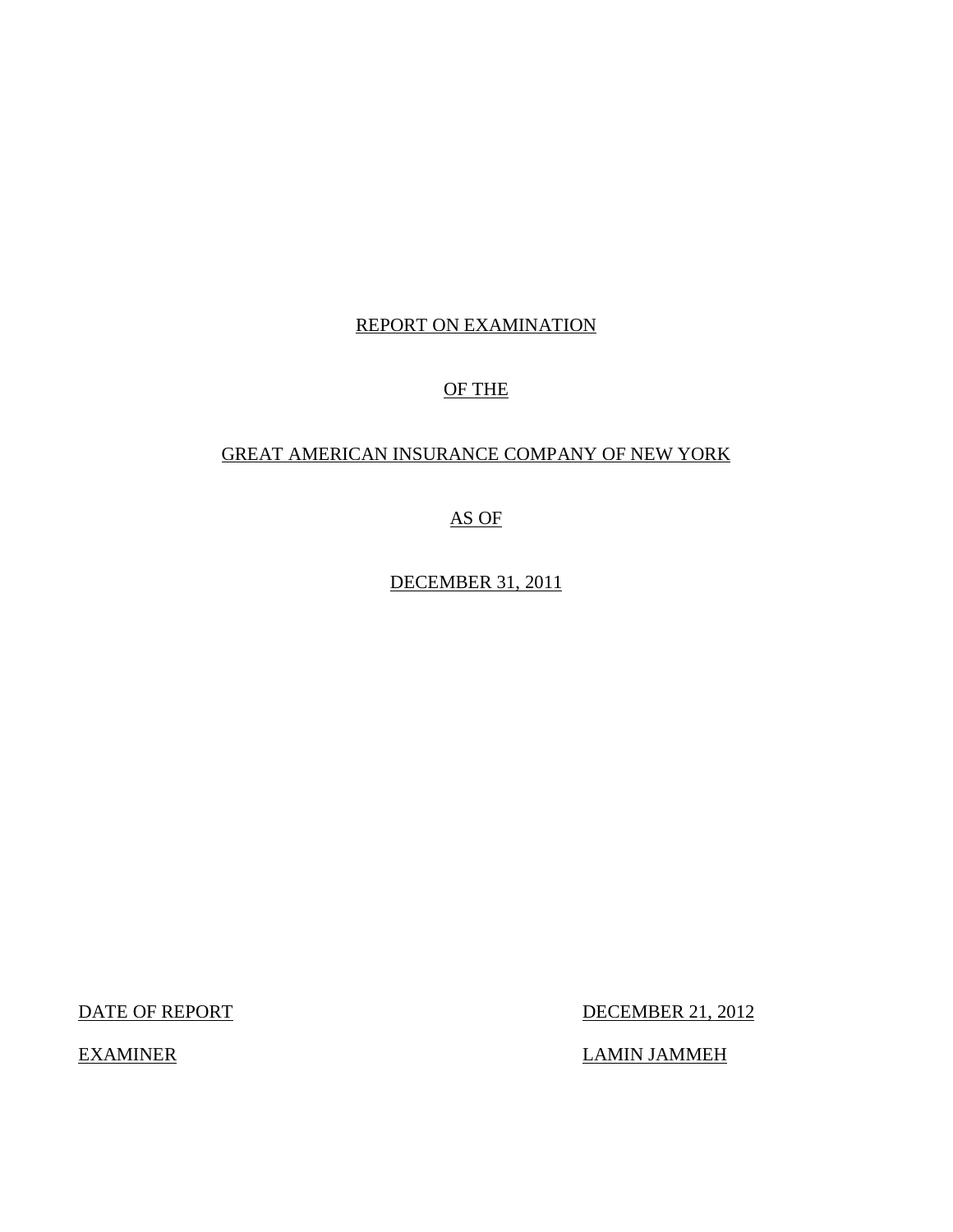## TABLE OF CONTENTS

## ITEM NO. PAGE NO.

| 1  | Scope of examination                                                                                                                                             | 2                            |
|----|------------------------------------------------------------------------------------------------------------------------------------------------------------------|------------------------------|
| 2. | Description of Company                                                                                                                                           | 3                            |
|    | A. Management<br>B. Territory and plan of operation<br>C. Reinsurance<br>D. Holding company system<br>E. Significant operating ratios<br>F. Accounts and records | 4<br>4<br>7<br>8<br>11<br>11 |
| 3. | <b>Financial Statements</b>                                                                                                                                      | 12                           |
|    | A. Balance sheet<br>B. Statement of income                                                                                                                       | 12<br>13                     |
| 4. | Losses and loss adjustment expenses                                                                                                                              | 14                           |
| 5. | Compliance with prior report on examination                                                                                                                      | 14                           |
| 6. | Summary of comments and recommendations                                                                                                                          | 15                           |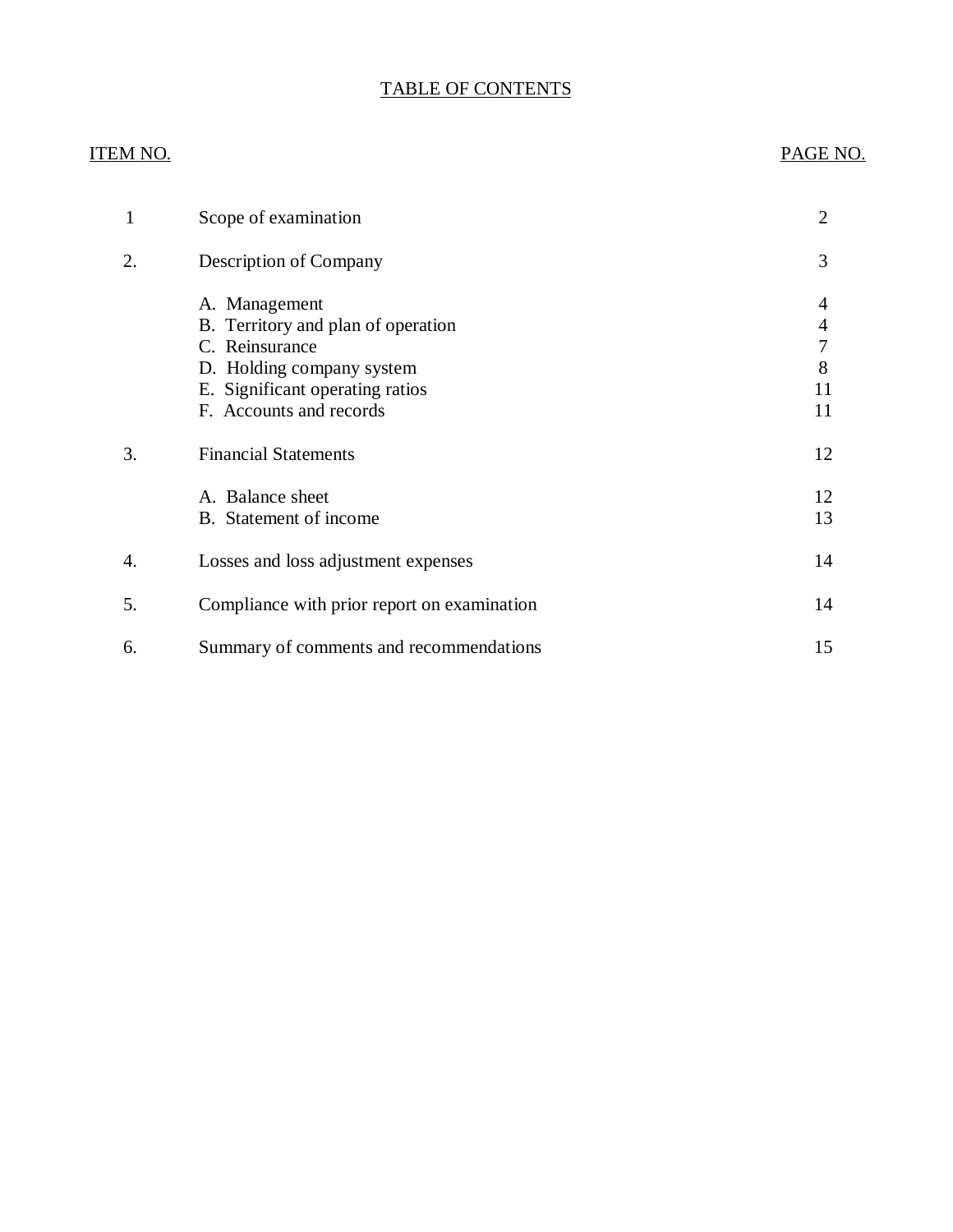

## NEW YORK STATE *DEPARTMENTof*  FINANCIAL SERVICES

Andrew M. Cuomo **Benjamin M. Lawsky** Governor Superintendent Superintendent Superintendent Superintendent Superintendent Superintendent Superintendent

December 21, 2012

Honorable Benjamin M. Lawsky Superintendent of Financial Services Albany, New York 12257

Sir:

Pursuant to the requirements of the New York Insurance Law, and in compliance with the instructions contained in Appointment Number 30872 dated August 9, 2012, attached hereto, I have made an examination into the condition and affairs of Great American Insurance Company of New York as of December 31, 2011, and submit the following report thereon.

Wherever the designation "the Company" appears herein without qualification, it should be understood to indicate Great American Insurance Company of New York.

Wherever the term "Department" appears herein without qualification, it should be understood to mean the New York State Department of Financial Services.

The examination was conducted at the Company's administrative office located at 49 East Fourth Street, Cincinnati, OH 45202.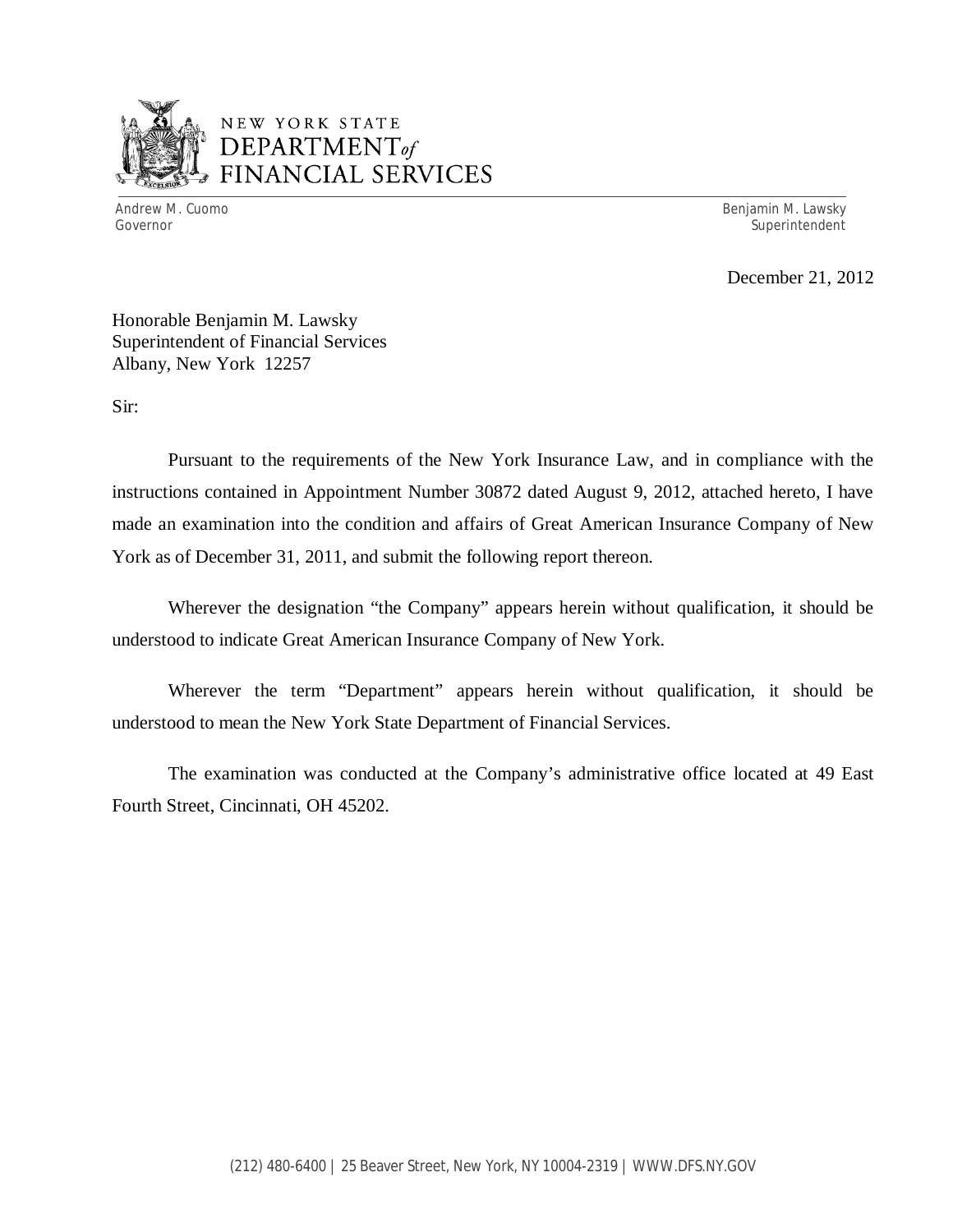#### 1. SCOPE OF EXAMINATION

<span id="page-3-0"></span>The Department has performed a coordinated group examination of the Company*,* a multistate insurer. The previous examination was conducted as of December 31, 2006. This examination covered the five-year period from January 1, 2007 through December 31, 2011. Transactions occurring subsequent to this period were reviewed where deemed appropriate by the examiner.

The examination was conducted in conjunction with the state of Ohio, which was the coordinating state of the examination of the Great American Group. The examination of the Company was performed concurrently with the examinations of the following insurers: Great American Insurance Company, Great American Alliance Insurance Company, Great American Assurance Company, Great American Casualty Insurance Company, Great American Contemporary Insurance Company, Great American E & S Insurance Company, Great American Fidelity Insurance Company, Great American Protection Insurance Company, Great American Security Insurance Company, and Great American Spirit Insurance Company. Other states participating in this examination were California, Delaware, Illinois, and Texas.

This examination was conducted in accordance with the National Association of Insurance Commissioners ("NAIC") Financial Condition Examiners Handbook ("Handbook"), which requires that we plan and perform the examination to evaluate the financial condition and identify prospective risks of the Company by obtaining information about the Company including corporate governance, identifying and assessing inherent risks within the Company and evaluating system controls and procedures used to mitigate those risks. This examination also includes assessing the principles used and significant estimates made by management, as well as evaluating the overall financial statement presentation, management's compliance with Statutory Accounting Principles and annual statement instructions when applicable to domestic state regulations.

All financially significant accounts and activities of the Company were considered in accordance with the risk-focused examination process. This examination also included a review and evaluation of the Company's own control environment assessment and an evaluation based upon the Company's Sarbanes Oxley documentation and testing. The examiners also relied upon audit work performed by the Company's independent public accountants when appropriate.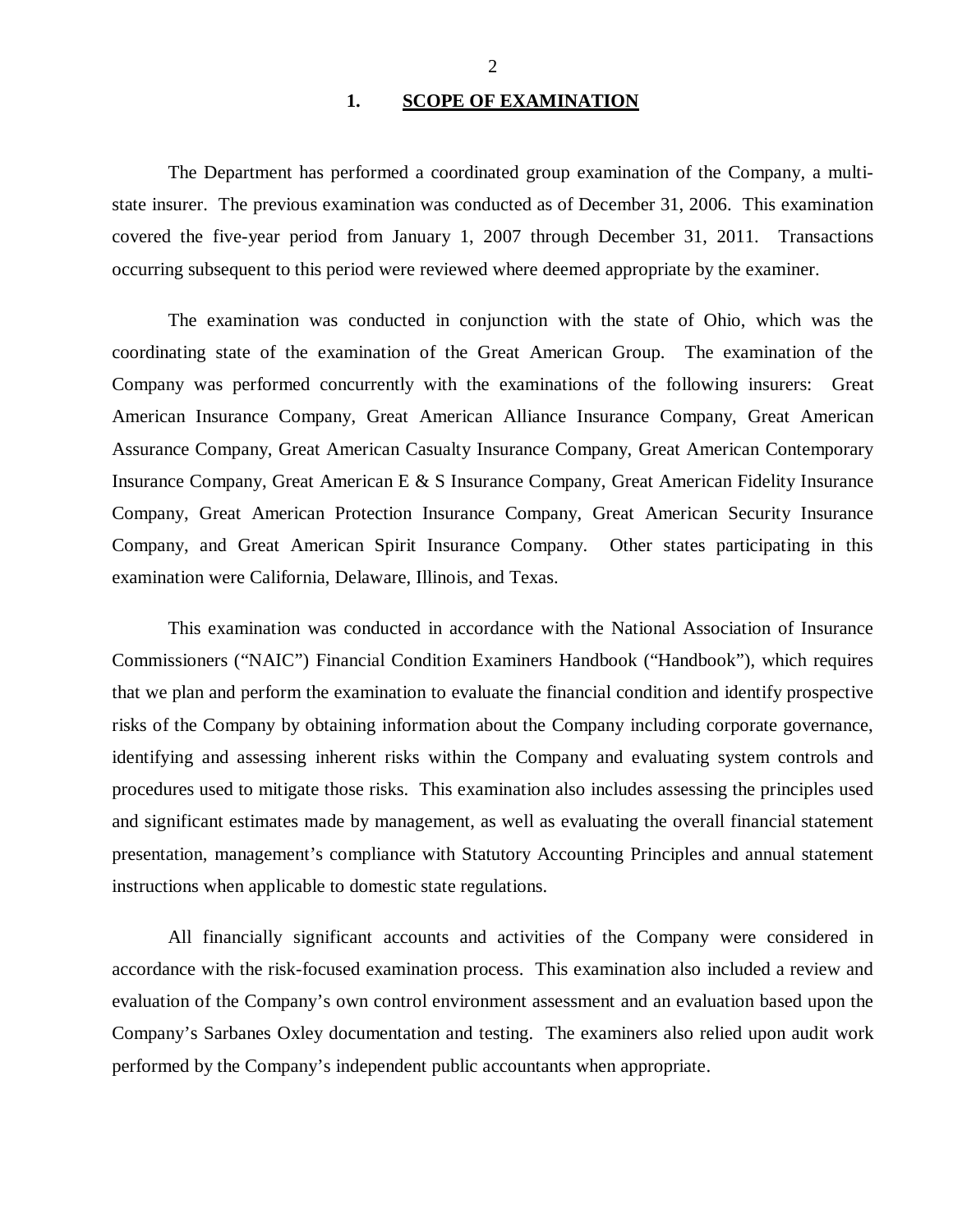<span id="page-4-0"></span>This examination report includes a summary of significant findings for the following items as called for in the Handbook:

> Significant subsequent events Company history Corporate records Management and control Fidelity bonds and other insurance Pensions, stock ownership and insurance plans Territory and plan of operation Growth of Company Loss experience Reinsurance Accounts and records Statutory deposits Financial statements Summary of recommendations

A review was also made to ascertain what action was taken by the Company with regard to comments and recommendations contained in the prior report on examination.

This report on examination is confined to financial statements and comments on those matters that involve departures from laws, regulations or rules, or that are deemed to require explanation or description.

### **2. DESCRIPTION OF COMPANY**

The Company was incorporated on August 22, 1947, under the laws of the State of New York and began operations on November 1, 1947. Originally formed under the name Tri-State Insurance Company, the Company served as a vehicle for the consolidation of American National Fire Insurance Company, Columbus, Ohio, and the North Carolina Home Insurance Company, Raleigh, North Carolina, which became effective at the close of business on October 31, 1947. Immediately upon completion of the merger, the name American National Fire Insurance Company was adopted. In that same year the Company became a wholly-owned subsidiary of Great American Insurance Company, which has since remained the direct parent.

From 1973 until 2003, the parent was a subsidiary of American Financial Corporation ("AFC"). Effective November 17, 2000, the Company changed its name to its present name, Great American Insurance Company of New York. In 2003, AFC merged into its parent, American Financial Group, Inc. ("AFG"). There was no change in the ultimate controlling person after the merger.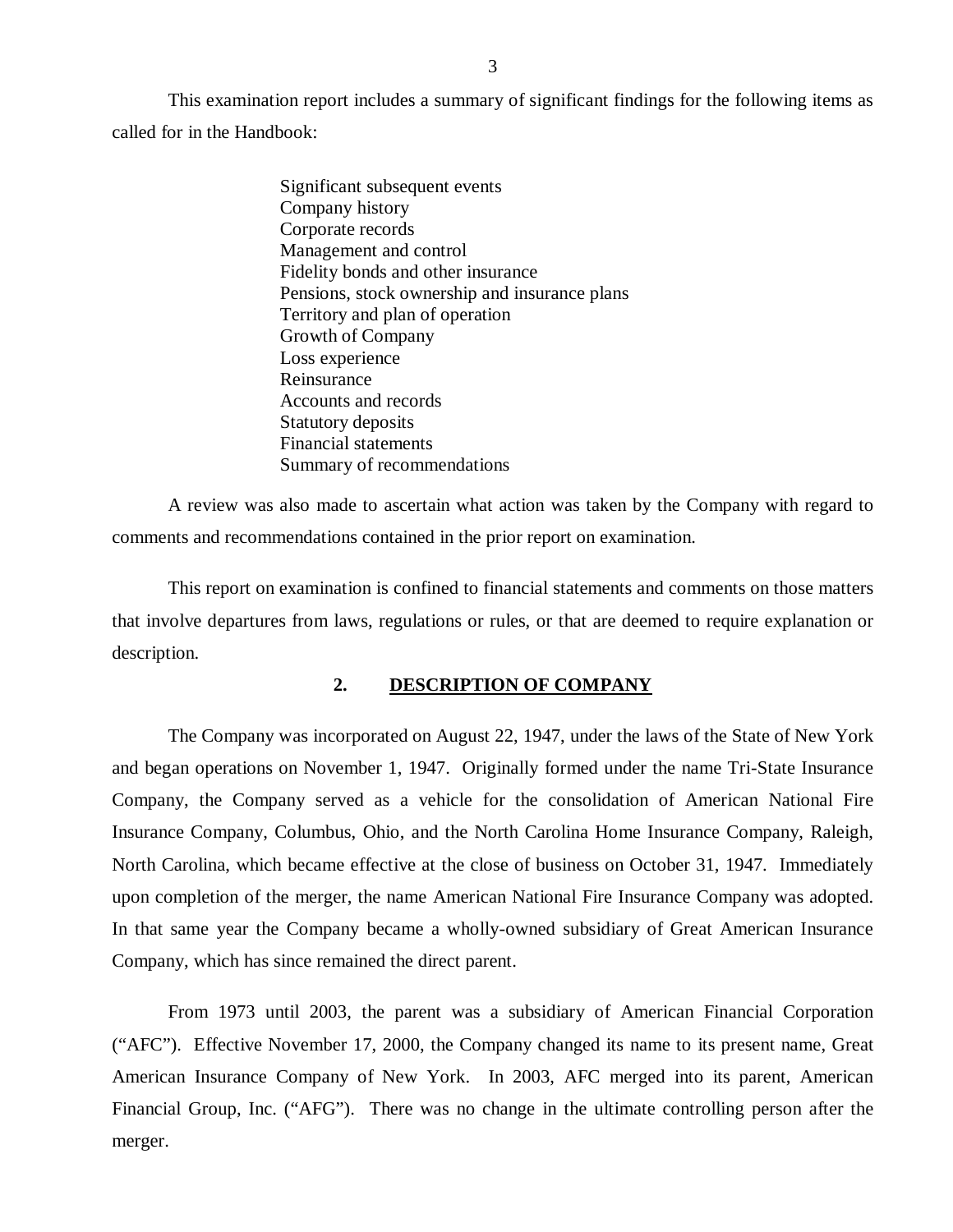<span id="page-5-0"></span>At December 31, 2011, capital paid in was \$3,800,000 consisting of 200,000 shares of \$19 par value per share common stock. Gross paid in and contributed surplus was \$20,250,000. Gross paid in and contributed surplus did not change during the examination period.

#### A. Management

Pursuant to the Company's charter and by-laws, management of the Company is vested in a board of directors consisting of not less than thirteen nor more than twenty members. Except for the annual meeting, the Company conducted all of its board of directors' meetings by written consent during the examination period. At December 31, 2011, the board of directors was comprised of the following sixteen members:

| <b>Principal Business Affiliation</b>                                                       |
|---------------------------------------------------------------------------------------------|
| <b>Executive Vice President,</b><br><b>Great American Insurance Company</b>                 |
| Chairman, President and Chief Executive Officer,<br>FCIA Management Company, Inc.           |
| <b>Executive Vice President,</b><br><b>Great American Insurance Company</b>                 |
| Senior Vice President, Executive Counsel and Secretary,<br>Great American Insurance Company |
| <b>Executive Vice President and Treasurer,</b><br>FCIA Management Company, Inc.             |
| President,<br>Great American Insurance Company                                              |
| Senior Vice President,<br>Great American Insurance Company                                  |
| Senior Vice President, General Counsel and Secretary,<br>FCIA Management Company, Inc.      |
| Senior Vice President and General Counsel<br>Great American Insurance Company               |
| Senior Vice President,<br><b>Great American Insurance Company</b>                           |
|                                                                                             |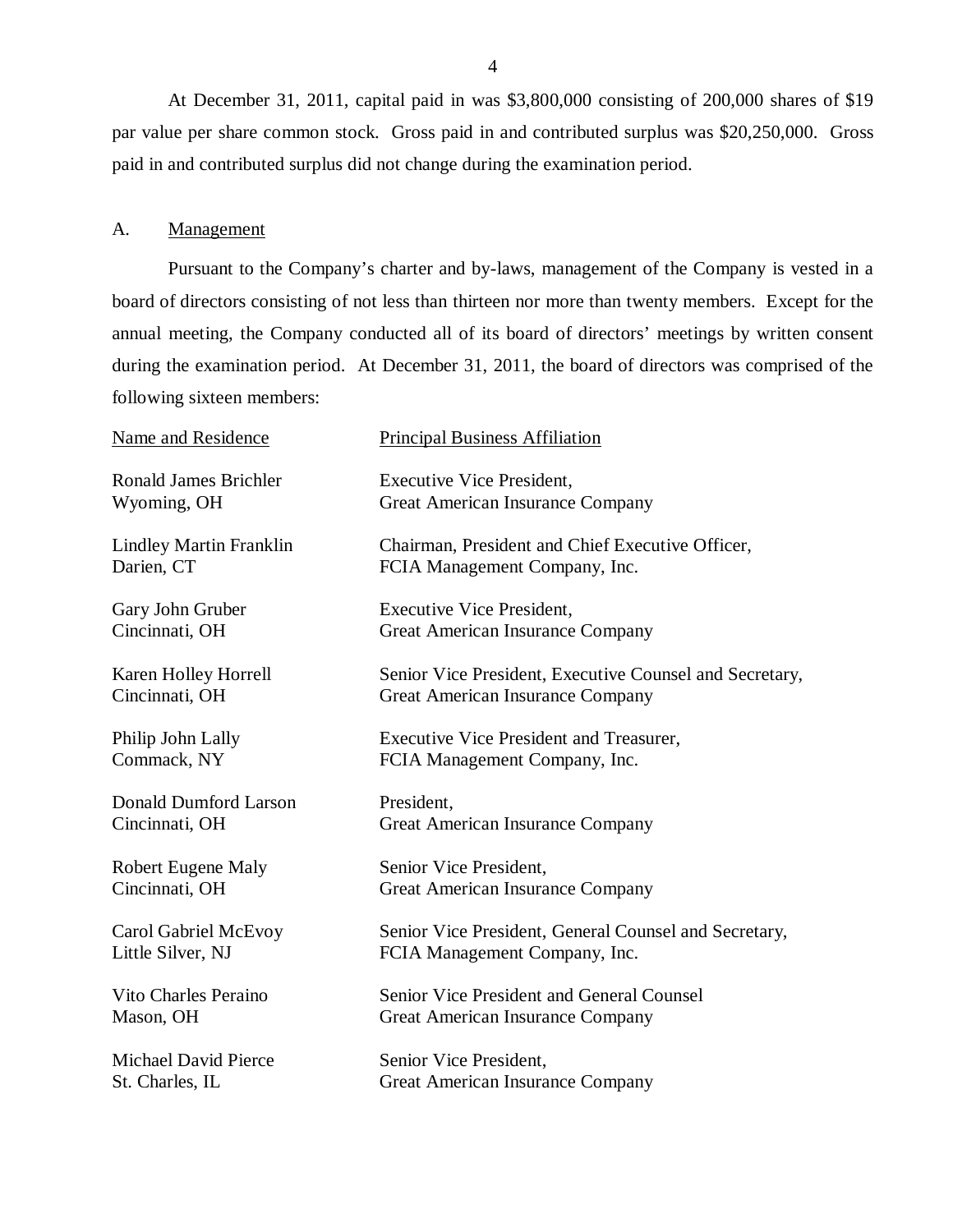| Name and Residence                 | <b>Principal Business Affiliation</b>                                                                  |
|------------------------------------|--------------------------------------------------------------------------------------------------------|
| Eve Cutler Rosen<br>Cincinnati, OH | Senior Vice President, General Counsel and Assistant<br>Secretary,<br>Great American Insurance Company |
| John Adalbert Rowney               | Divisional President - Ocean Marine Division,                                                          |
| Rockville Centre, NY               | Great American Insurance Company                                                                       |
| Piyush Kumar Singh                 | Senior Vice President and Chief Information Officer,                                                   |
| Cincinnati, OH                     | Great American Insurance Company                                                                       |
| Francis Andrew Skelly, Jr.         | Divisional Senior Vice President - Ocean Marine Division,                                              |
| Malverne, NY                       | Great American Insurance Company                                                                       |
| Michael Eugene Sullivan, Jr.       | <b>Senior Vice President</b>                                                                           |
| West Chester, OH                   | Great American Insurance Company                                                                       |
| David John Witzgall                | Senior Vice President, Chief Financial Officer and Treasurer,                                          |
| Villa Hills, KY                    | Great American Insurance Company                                                                       |

A review of the minutes of the board of directors' meetings held during the examination period indicated that the meetings were generally well attended and each board member has an acceptable record of attendance.

As of December 31, 2011 the principal officers of the Company were as follows:

| Name                  | Title                                                          |
|-----------------------|----------------------------------------------------------------|
| Donald Dumford Larson | President                                                      |
| Karen Holley Horrell  | Senior Vice President, Executive Counsel and Secretary         |
| Ronald James Brichler | <b>Executive Vice President</b>                                |
| Robert James Schwartz | Vice President, Controller                                     |
| John Linn Doellman    | Vice President, Actuary                                        |
| Gary John Gruber      | <b>Executive Vice President</b>                                |
| Eve Cutler Rosen      | Senior Vice President, General Counsel and Assistant Secretary |
| David John Witzgall   | Senior Vice President, Chief Financial Officer and Treasurer   |

## B. Territory and Plan of Operation

As of December 31, 2011, the Company was licensed to write business in all fifty states, the District of Columbia and Canada. As of the examination date, the Company was authorized to transact the kinds of insurance as defined in the following numbered paragraphs of Section 1113(a) of the New York Insurance Law:

5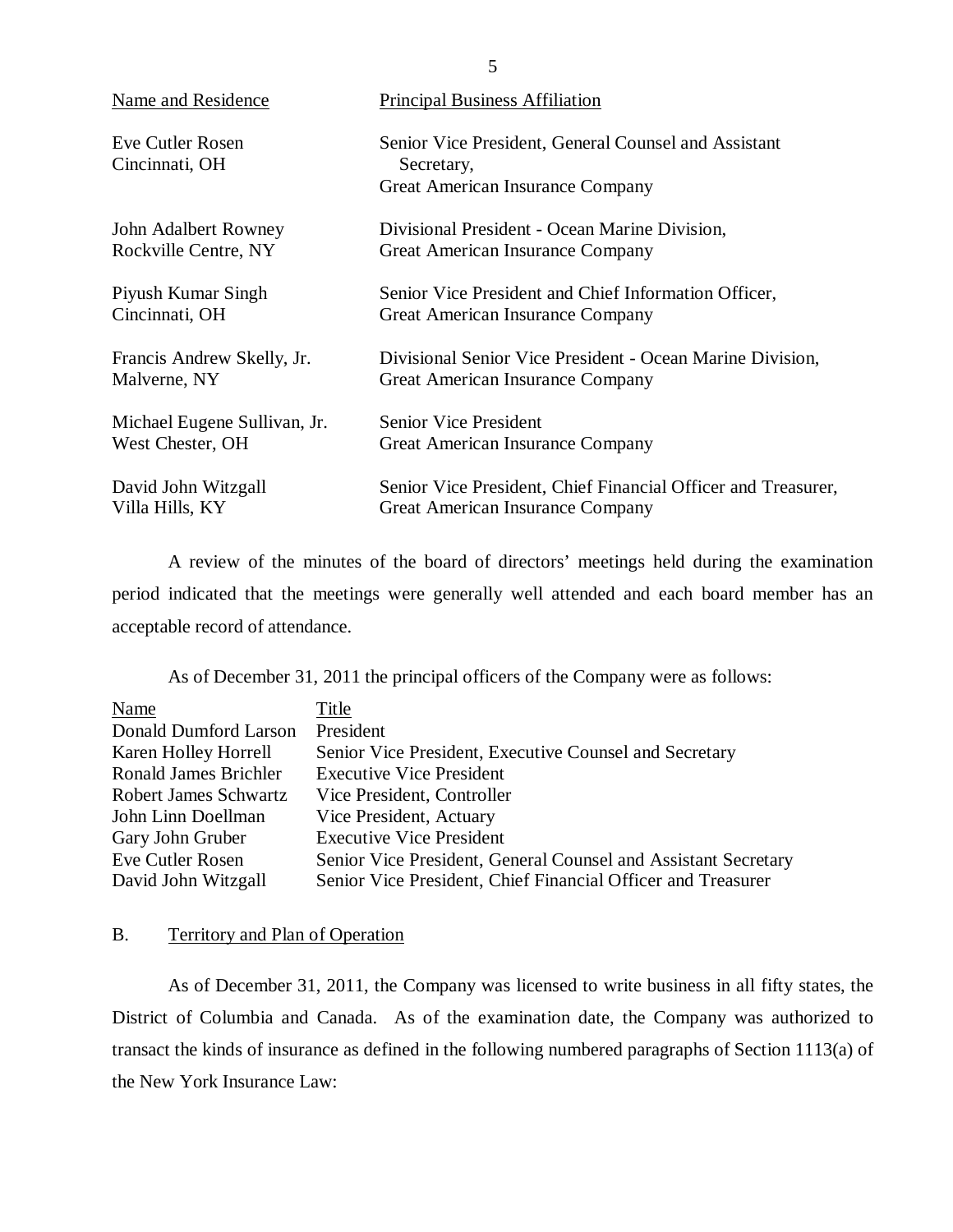| P <u>aragraph</u> | Line of Business                               |
|-------------------|------------------------------------------------|
| 3                 | Accident & health                              |
| 4                 | Fire                                           |
| 5                 | Miscellaneous property                         |
| 6                 | Water damage                                   |
| 7                 | Burglary and theft                             |
| 8                 | Glass                                          |
| 9                 | Boiler and machinery                           |
| 10                | Elevator                                       |
| 11                | Animal                                         |
| 12                | Collision                                      |
| 13                | Personal injury liability                      |
| 14                | Property damage liability                      |
| 15                | Workers' compensation and employers' liability |
| 16                | Fidelity and surety                            |
| 17                | Credit                                         |
| 19                | Motor vehicle and aircraft physical damage     |
| 20                | Marine and inland marine                       |
| 21                | Marine protection and indemnity                |
| 29                | Legal services                                 |

The following schedule shows the direct premiums written by the Company both in total and in New York for the period under examination:

|               |                |                       | Premiums Written in New York State |
|---------------|----------------|-----------------------|------------------------------------|
|               |                |                       | as a                               |
| Calendar Year | New York State | <b>Total Premiums</b> | percentage of Total Premium        |
|               |                |                       |                                    |
| 2007          | \$45,220,431   | \$1,201,843,361       | 3.76%                              |
| 2008          | \$43,432,799   | \$1,486,923,371       | 2.92%                              |
| 2009          | \$43,223,197   | \$1,134,983,562       | 3.81%                              |
| 2010          | \$42,139,473   | 362,296,117<br>S.     | 11.63%                             |
| 2011          | \$46,132,995   | 357,597,382           | 12.90%                             |
|               |                |                       |                                    |

Based on the lines of business for which the Company is licensed and the Company's current capital structure, and pursuant to the requirements of Articles 13 and 41 of the New York Insurance Law, the Company is required to maintain a minimum surplus to policyholders in the amount of \$2,200,000.

The Company's direct business is generated through the independent agent network maintained by the parent company through brokers. The Company's predominant lines of business are commercial multiple peril, other liability, ocean marine and inland marine which accounted for 25.9%, 21.8%, 19.6% and 18.2%, respectively, of the Company's 2011 direct written business.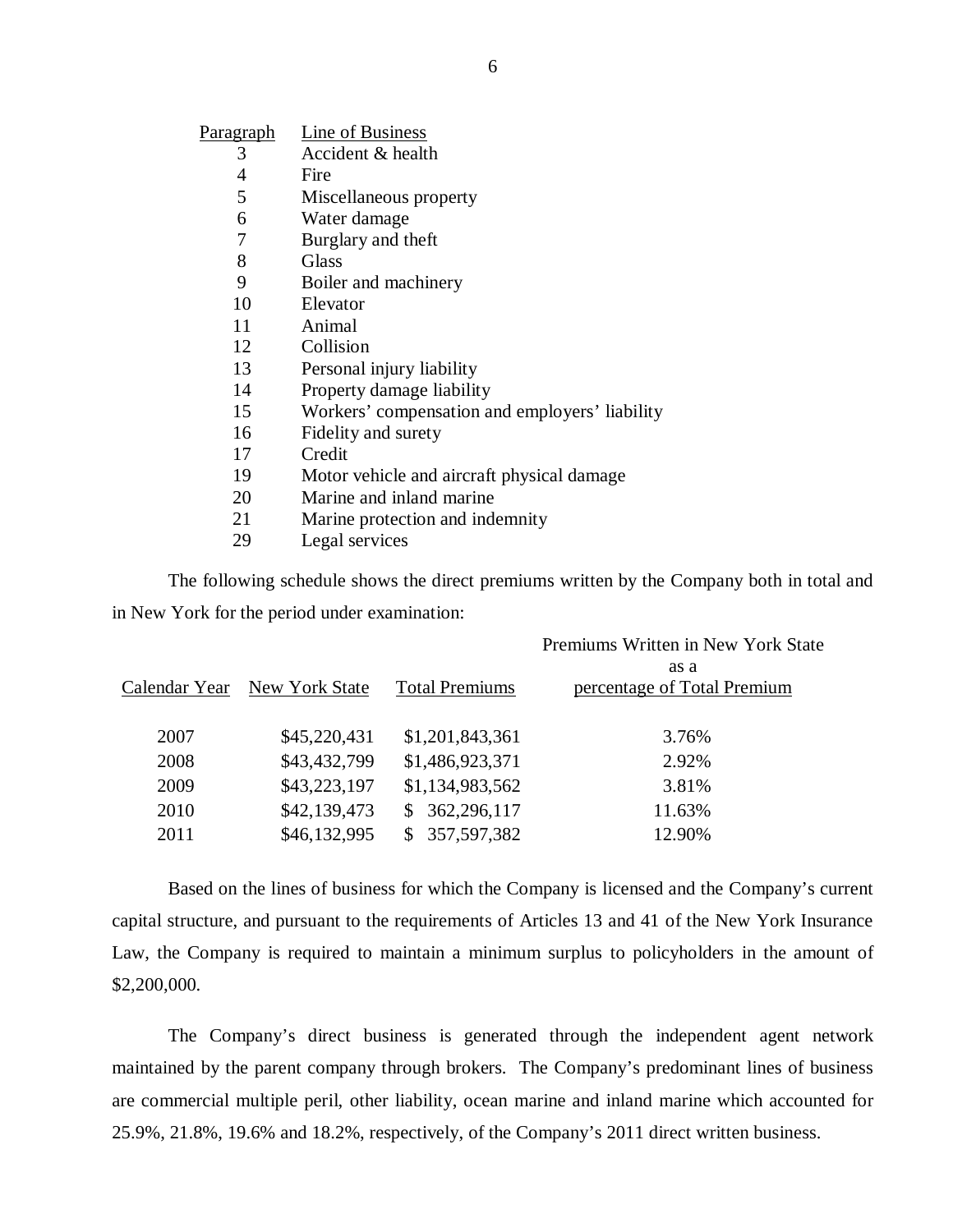#### C. Reinsurance

The Company assumes a relatively minor volume of business as compared to its direct writings and consists primarily of business assumed from non-affiliates and through participation in various mandated pools. The Company utilizes reinsurance accounting as defined in Statement of Statutory Accounting Principle ("SSAP") No. 62R for all of its assumed reinsurance business.

The Company and nine affiliates maintain an inter-company reinsurance pooling agreement with their parent, Great American Insurance Company. The effect is to transfer all direct insurance liabilities of these companies to Great American Insurance Company. Great American Insurance Company retains 100 percent of all pooled business. The following companies are included in the pooling agreement:

| Company                                            | <b>NAIC</b> |               |
|----------------------------------------------------|-------------|---------------|
|                                                    | Company     | Participation |
|                                                    | Code        | Percentage    |
| Great American Insurance Company                   | 16691       | 100.0%        |
| Great American Insurance Company of New York       | 22136       | 0.0%          |
| Great American Alliance Insurance Company          | 26832       | 0.0%          |
| <b>Great American Assurance Company</b>            | 26344       | $0.0\%$       |
| <b>Great American Casualty Insurance Company</b>   | 39896       | 0.0%          |
| Great American Contemporary Insurance Company      | 10646       | $0.0\%$       |
| Great American E & S Insurance Company             | 37532       | 0.0%          |
| Great American Fidelity Insurance Company          | 41858       | 0.0%          |
| <b>Great American Protection Insurance Company</b> | 38580       | 0.0%          |
| <b>Great American Security Insurance Company</b>   | 31135       | 0.0%          |
| Great American Spirit Insurance Company            | 33723       | 0.0%          |
| Total                                              |             | 00.0%         |

The agreement provides that each of the participating companies cede 100% of their direct and assumed business to the parent, Great American Insurance Company. The parent is obligated to accept 100% of the premiums, liability and related expenses in respect of such policies ceded. Great American Insurance Company must secure such reinsurance, excess reinsurance and catastrophe reinsurance as it shall deem appropriate with respect to its liability under all policies written or assumed under the terms of the agreement.

All expenses incurred in connection with conducting the insurance business, including acquisition, general and administrative expenses, state premium taxes, licenses and fees, shall be borne by Great American Insurance Company. The federal income taxes and investment expenses of each of the participating companies are not included or subject to the terms of the agreement.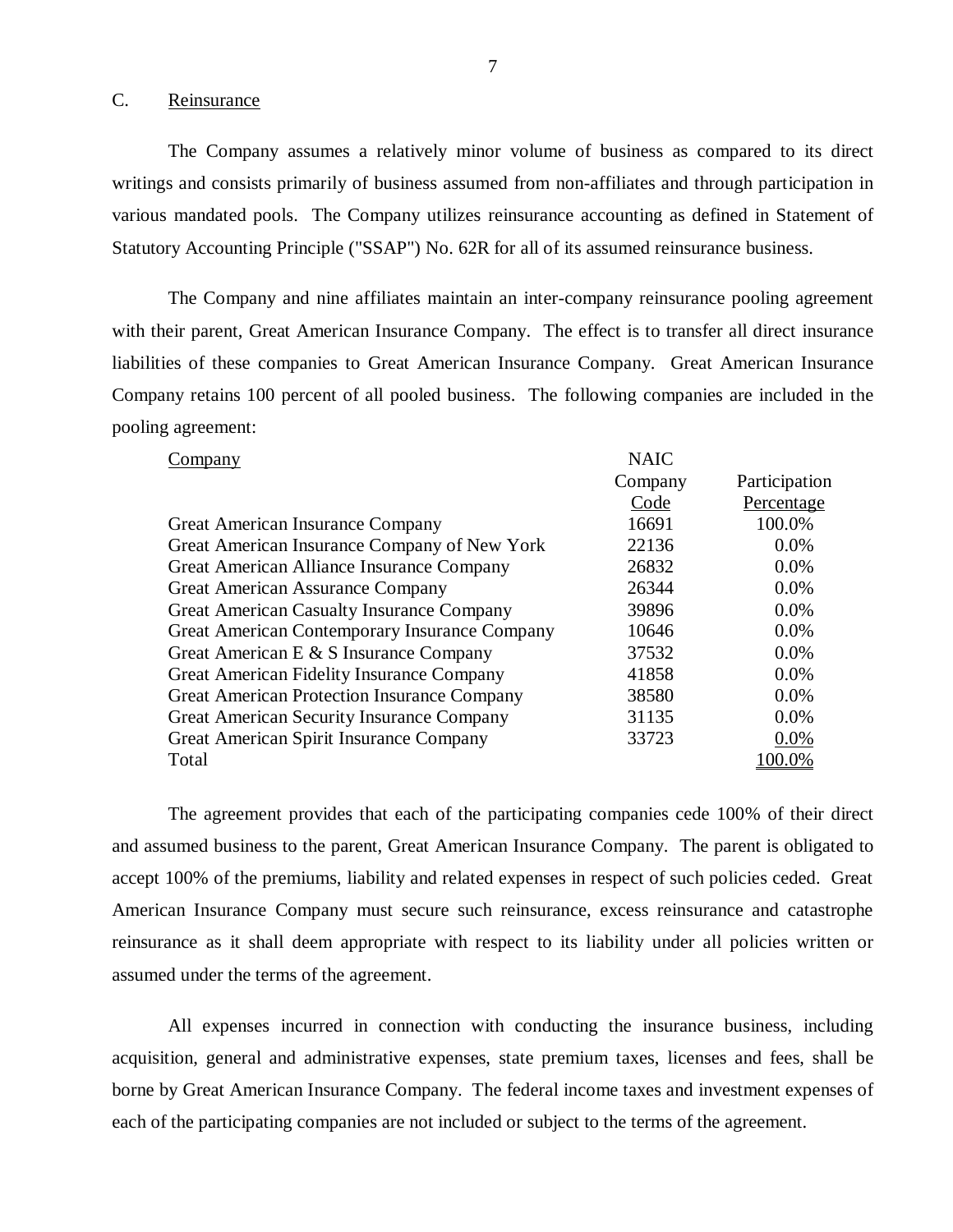<span id="page-9-0"></span>Great American Insurance Company is the pool member with its own employees and facilities. It is the fiduciary agent for all of the participating companies, providing each with such reports or statistical data as may be deemed necessary to carry out the intent of the agreement.

The pooling agreement has been in effect since 1954 and has been amended and restated several times. The current amended and restated pooling agreement became effective December 31, 2001. The pooling agreement, as restated, has been filed with this Department.

Examination review of the Schedule F data reported by the Company in its filed annual statement was found to accurately reflect its reinsurance transactions.

#### D. Holding Company System

The Company is defined as a controlled insurer pursuant to the provisions of Section 1501 of the New York Insurance Law. No individual owns 10 percent or more of American Financial Group, Inc. ("AFG"), an Ohio corporation; therefore, AFG is deemed the ultimate controlling person. AFG was formed in December 1994, under the name American Premier Group, Inc., for the purpose of acquiring American Financial Corporation.

AFG is a holding company which, through its subsidiaries, is engaged primarily in specialty and multi-line property and casualty insurance businesses, in the sale of tax-deferred annuities and certain life and related insurance products.

The Company's direct parent, Great American Insurance Company, is a major insurer within the AFG holding company system. In addition to its ownership of the Company, Great American Insurance Company is also the direct or indirect parent of various insurers and several insurance agency and brokerage firms.

A review of the Holding Company Registration Statements filed with this Department indicated that such filings were complete and were filed in a timely manner pursuant to Article 15 of the New York Insurance Law and Department Regulation 52.

The following is an abridged chart of the holding company system at December 31, 2011:

8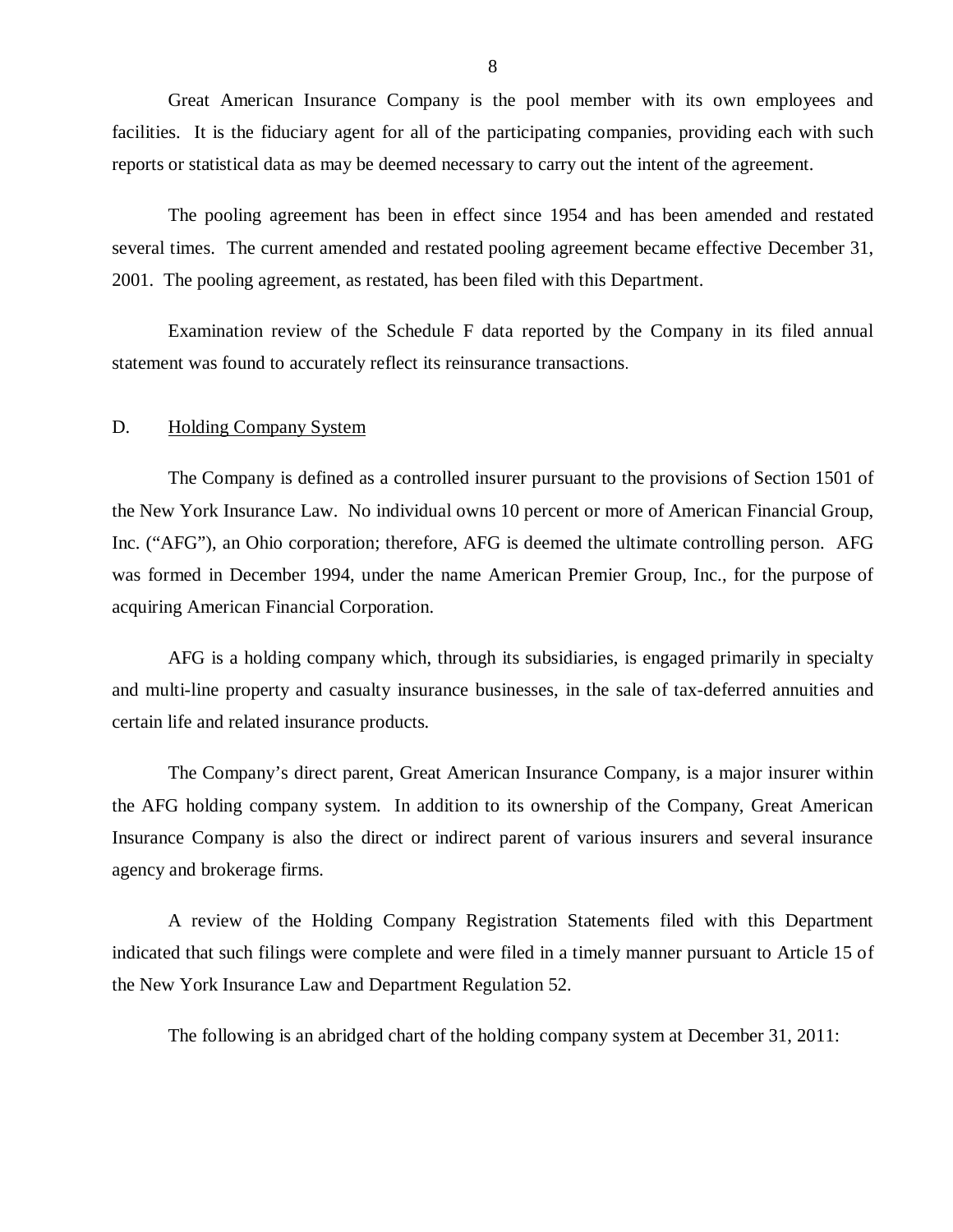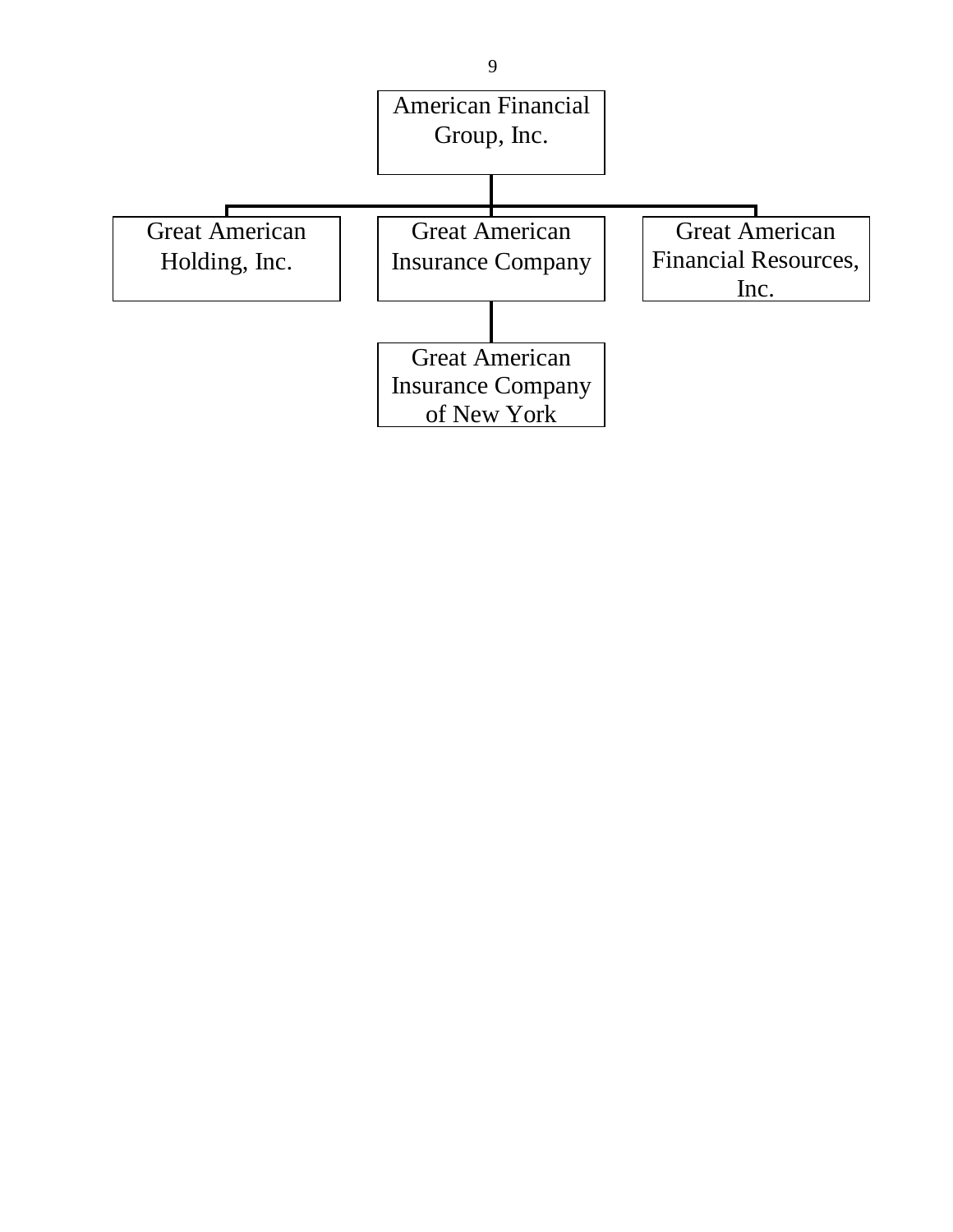At December 31, 2011, the Company was party to the following agreements with other members of its holding company system:

#### Tax Allocation Agreement

Effective December 31, 2005, the Company's tax expense will be determined based upon its inclusion in the consolidated tax return of American Financial Group, Inc. and its includable subsidiaries. Estimated payments are to be made quarterly during the year. Following year-end, additional settlements will be made on the original due date of the return and, when extended, at the time the return is filed. The method of allocation among the companies under the new agreement is based upon separate return calculations with current credit for net losses to the extent the losses provide benefit in the consolidated return.

The agreement was filed with this Department pursuant to Section 1505 of the New York Insurance Law.

#### Investment Management Agreement

Effective July 1, 1975, the Company entered into an investment management agreement with American Money Management Corporation ("AMMC"), whereby AMMC agrees to provide investment management services to the Company, including placing orders with broker-dealers for the purchase, sale and exchange of the Company's securities, subject to the direction and control of the Company's board of directors and in compliance with the investment guidelines adopted by the Company's board of directors. AMMC also agrees to provide the Company with monthly statements relating to the Company's investment portfolio and any other investment information and recommendations that the Company may from time to time request. Services are provided at no greater than cost.

The agreement was filed with this Department pursuant to Section 1505 of the New York Insurance Law.

### General Services Agreement

Effective August 1, 1996, the Company entered into a general services agreement with Great American Insurance Company, and other affiliates. Under the agreement each of the parties has agreed to provide such printing, office duplicating, telecommunications, purchasing, personnel, data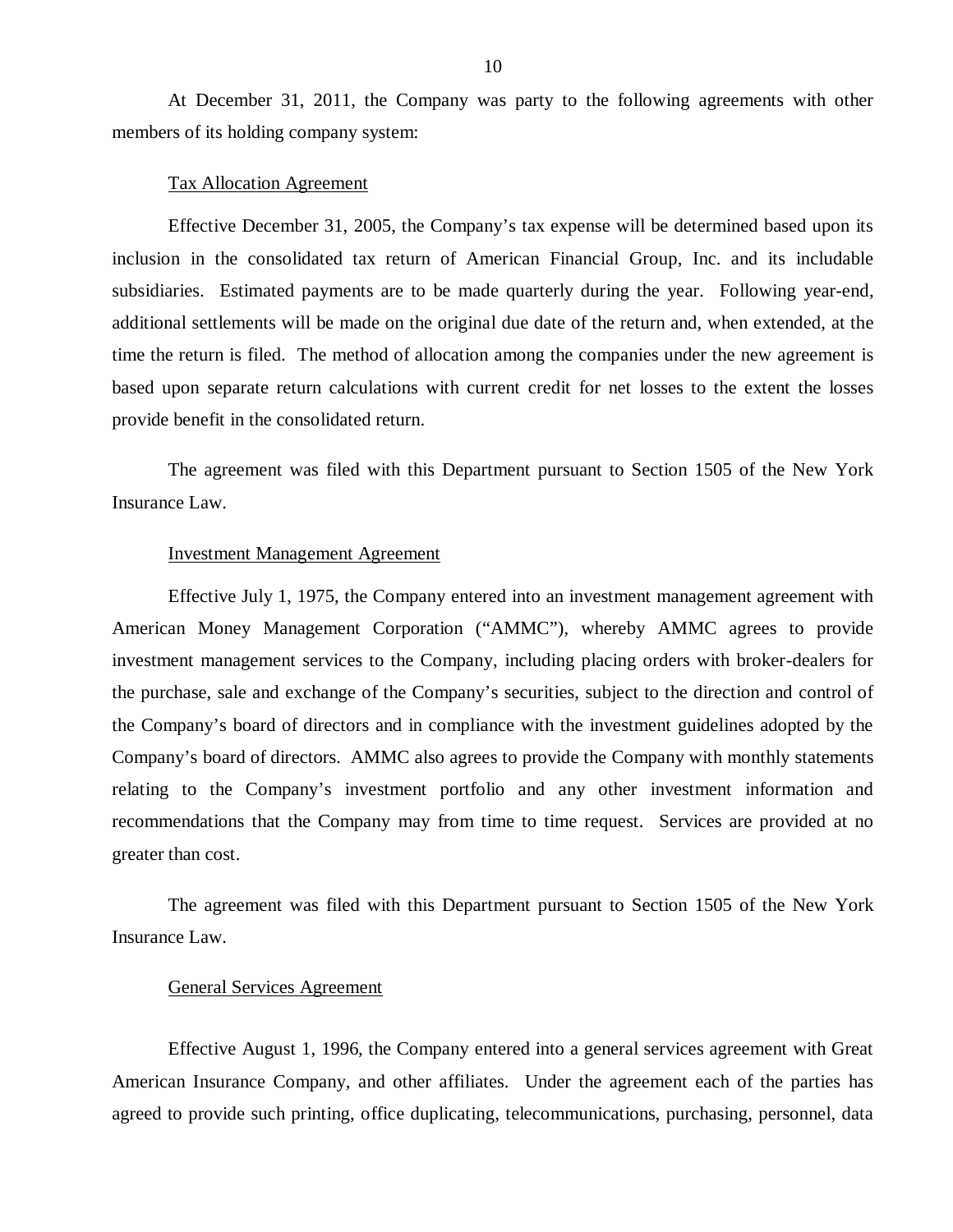<span id="page-12-0"></span>processing, administrative, consultative and other services as are requested by any of the other parties. Fees payable for services furnished are to be based on cost.

The agreement was filed with this Department pursuant to Section 1505 of the New York Insurance Law.

## E. Significant Operating Ratios

Due to the fact that the Company cedes 100% of its direct and assumed business to its parent with no retrocession from the parent to the Company, all net underwriting ratios are zero.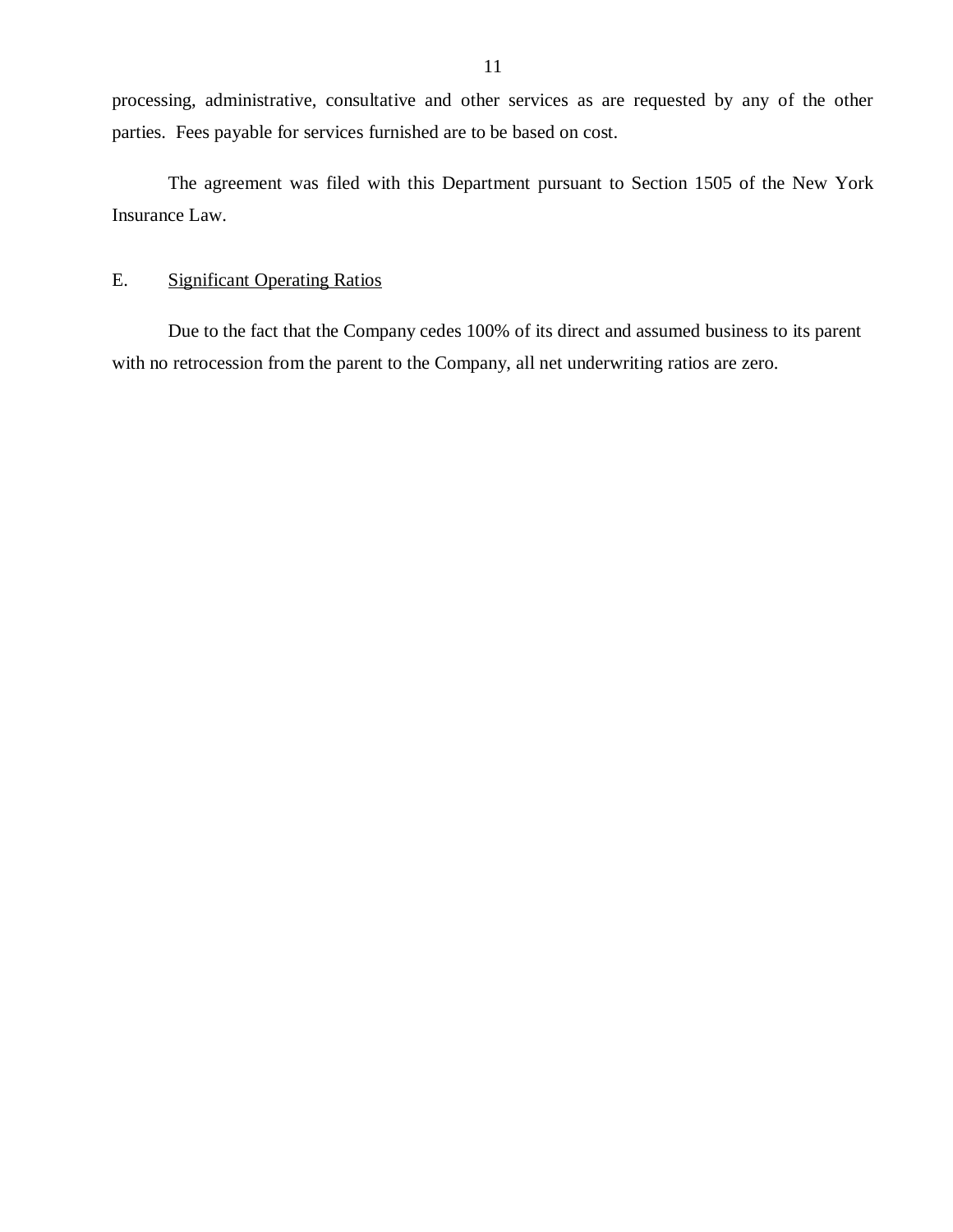#### **3. FINANCIAL STATEMENTS**

### A. Balance Sheet

The following shows the assets, liabilities and surplus as regards policyholders as of December 31, 2011 as determined by this examination and as reported by the Company:

| Assets                                                                     |              | <b>Assets Not</b>      | Net Admitted |
|----------------------------------------------------------------------------|--------------|------------------------|--------------|
|                                                                            | Assets       | Admitted               | Assets       |
| <b>Bonds</b>                                                               | \$37,835,252 | \$<br>$\boldsymbol{0}$ | \$37,835,252 |
| Preferred stocks                                                           | 1,621,291    |                        | 1,621,291    |
| Common stocks                                                              | 19,978       |                        | 19,978       |
| Cash, cash equivalents and short-term investments                          | 3,789,751    |                        | 3,789,751    |
| Investment income due and accrued                                          | 531,841      |                        | 531,841      |
| Current federal and foreign income tax recoverable and<br>interest thereon | 77,253       |                        | 77,253       |
| Net deferred tax asset                                                     | 79,653       |                        | 79,653       |
| Other assets                                                               | 1,001        | $\boldsymbol{0}$       | 1,001        |
|                                                                            |              |                        |              |
| <b>Total assets</b>                                                        | \$43,956,020 | \$<br>$\overline{0}$   | \$43,956,020 |
| <b>Liabilities, Surplus and Other Funds</b>                                |              |                        |              |
| Liabilities                                                                |              |                        |              |
| Other expenses (excluding taxes, licenses and fees)                        |              |                        | \$<br>6,300  |
| <b>Total liabilities</b>                                                   |              |                        | \$<br>6,300  |
|                                                                            |              |                        |              |
| Surplus and other funds                                                    |              |                        |              |
| Common capital stock                                                       |              | \$3,800,000            |              |
| Gross paid in and contributed surplus                                      |              | 20,250,000             |              |
| Unassigned funds (surplus)                                                 |              | 19,899,720             |              |
|                                                                            |              |                        |              |
| Surplus as regards policyholders                                           |              |                        | 43,949,720   |
| Totals liabilities, surplus and other funds                                |              |                        | \$43,956,020 |

Note: The Internal Revenue Service has completed its audits of the consolidated Federal Income Tax returns through tax year 2009. All material adjustments, if any, made subsequent to the date of examination and arising from said audits, are reflected in the financial statements included in this report. Audits covering tax years 2010 and 2011 are currently under examination. The examiner is unaware of any potential exposure of the Company to any tax assessment and no liability has been established herein relative to such contingency.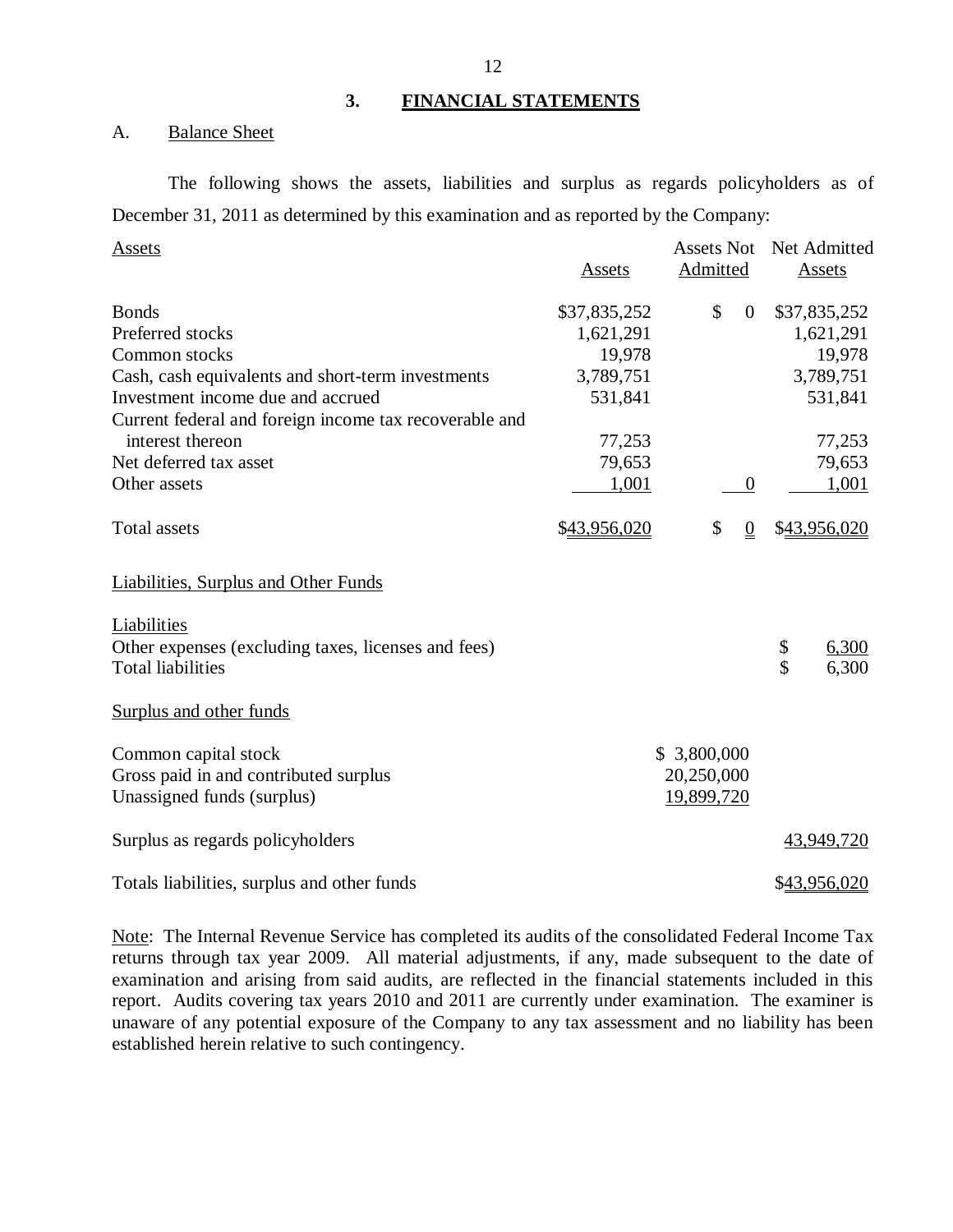## B. Statement of Income

Surplus as regards policyholders decreased \$11,055,255 during the five-year examination period January 1, 2007 through December 31, 2011, detailed as follows:

| <b>Underwriting Income</b>                                                                                             |                                  |                      |
|------------------------------------------------------------------------------------------------------------------------|----------------------------------|----------------------|
| Premiums earned                                                                                                        |                                  | \$<br>$\overline{0}$ |
| Deductions:<br>Losses and loss adjustment expenses incurred<br>Other underwriting expenses incurred                    | \$<br>$\overline{0}$<br>$\theta$ |                      |
| Total underwriting deductions                                                                                          |                                  | $\Omega$             |
| Net underwriting gain or (loss)                                                                                        |                                  | \$<br>$\overline{0}$ |
| <b>Investment</b> Income<br>Net investment income earned<br>Net realized capital gain<br>Net investment gain or (loss) | \$11,574,136<br>1,024,424        | \$12,598,560         |
| Other Income<br>Aggregate write-ins for miscellaneous income<br>Total other income                                     | (315)                            | (315)                |
| Net income before dividends to policyholders and before federal<br>and foreign income taxes                            |                                  | \$12,598,245         |
| Dividends to policyholders                                                                                             |                                  | $\overline{0}$       |
| Net income after dividends to policyholders but before federal and<br>foreign income taxes                             |                                  | \$12,598,245         |
| Federal and foreign income taxes incurred                                                                              |                                  | 3,425,184            |
| Net income                                                                                                             |                                  | \$ 9,173,061         |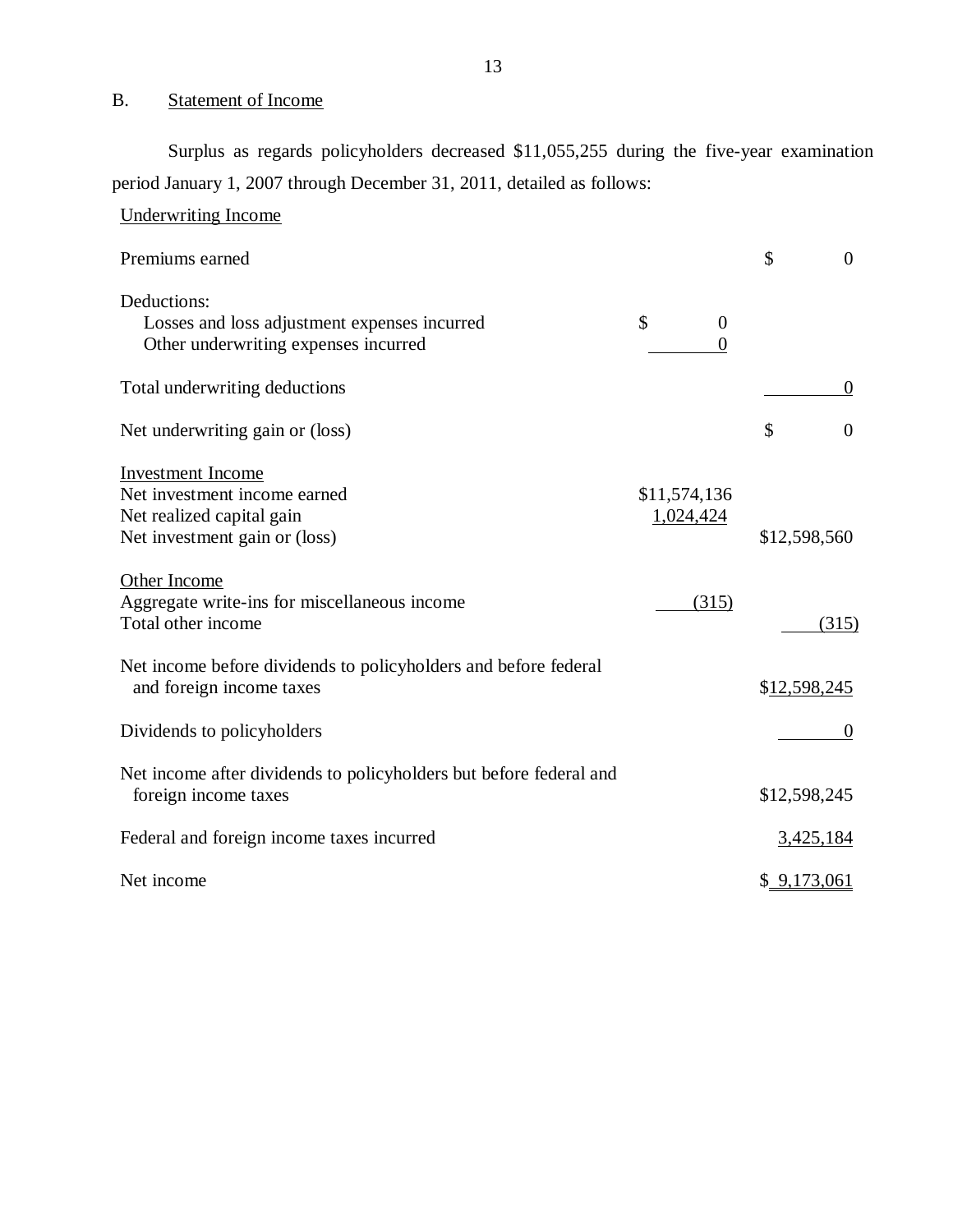| Surplus as regards policyholders per report on |              |
|------------------------------------------------|--------------|
| examination as of December 31, 2006            | \$55,004,926 |

|                                                                                       | Gains in<br><b>Surplus</b> | Losses in<br><b>Surplus</b> |                |
|---------------------------------------------------------------------------------------|----------------------------|-----------------------------|----------------|
| Net income                                                                            | \$9,173,063                |                             |                |
| Net unrealized capital gains or (losses)                                              |                            | 182,204                     |                |
| Change in net deferred income tax                                                     |                            | 317,883                     |                |
| Dividends to stockholders                                                             |                            | 20,000,000                  |                |
| Aggregate write-ins for gains and losses in surplus                                   | 271,818                    |                             |                |
| Total gains or losses in surplus                                                      | \$9,444,881                | \$20,500,087                |                |
| Net increase (decrease) in surplus                                                    |                            |                             | \$(11,055,206) |
| Surplus as regards policyholders per report on<br>examination as of December 31, 2011 |                            |                             | \$43,949,720   |

## **4. LOSSES AND LOSS ADJUSTMENT EXPENSES**

The examination liability for the captioned items of \$0 is the same as reported by the Company as of December 31, 2011. The Company reported gross outstanding losses and loss adjustment expenses, including incurred but not reported losses, in the amount of \$595,401,725, but pursuant to the pooling agreement, these are ceded 100% to its parent, Great American Insurance Company.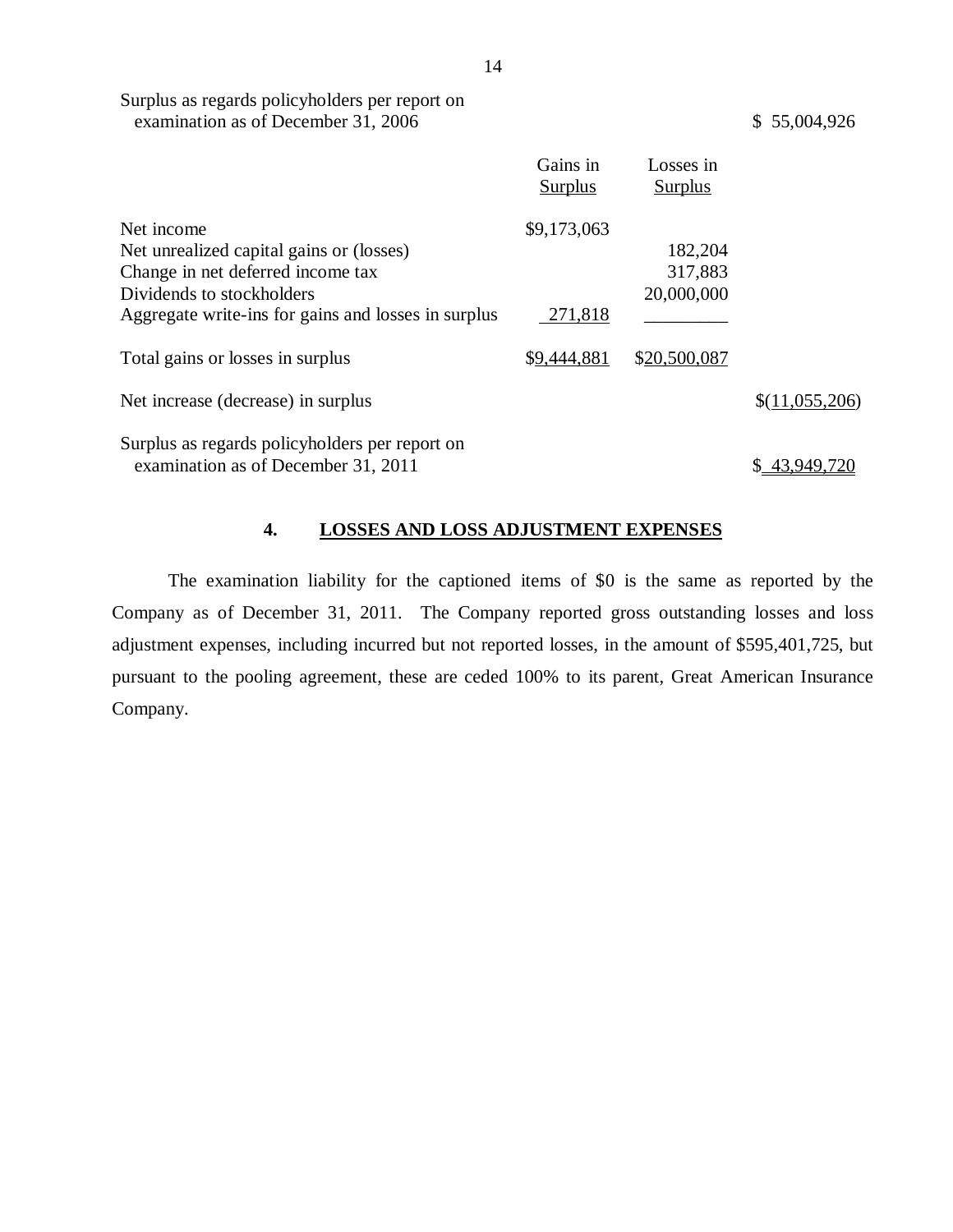The prior report on examination contained three recommendations as follows (page numbers refer to the prior report):

## ITEM PAGE NO.

## A. Holding Company System

i. It is recommended that the Company comply with Section 1505(c) of the New York Insurance Law and submit for approval, holding company transactions involving five percent or more of the Company's admitted assets at prior year-end. 9

The Company has complied with this recommendation.

ii. It is recommended that the Company amend its service agreements, as well as bank and custodial accounts, to reflect the current name of the Company. 10

The Company has complied with this recommendation.

B. Accounts and Records

It is recommended that the Company amend its custodial agreement to contain the requisite safeguards and controls detailed in the NAIC Financial Examiner's Handbook 11

The Company has complied with this recommendation

## **6. SUMMARY OF COMMENTS AND RECOMMENDATIONS**

This report contains no recommendations.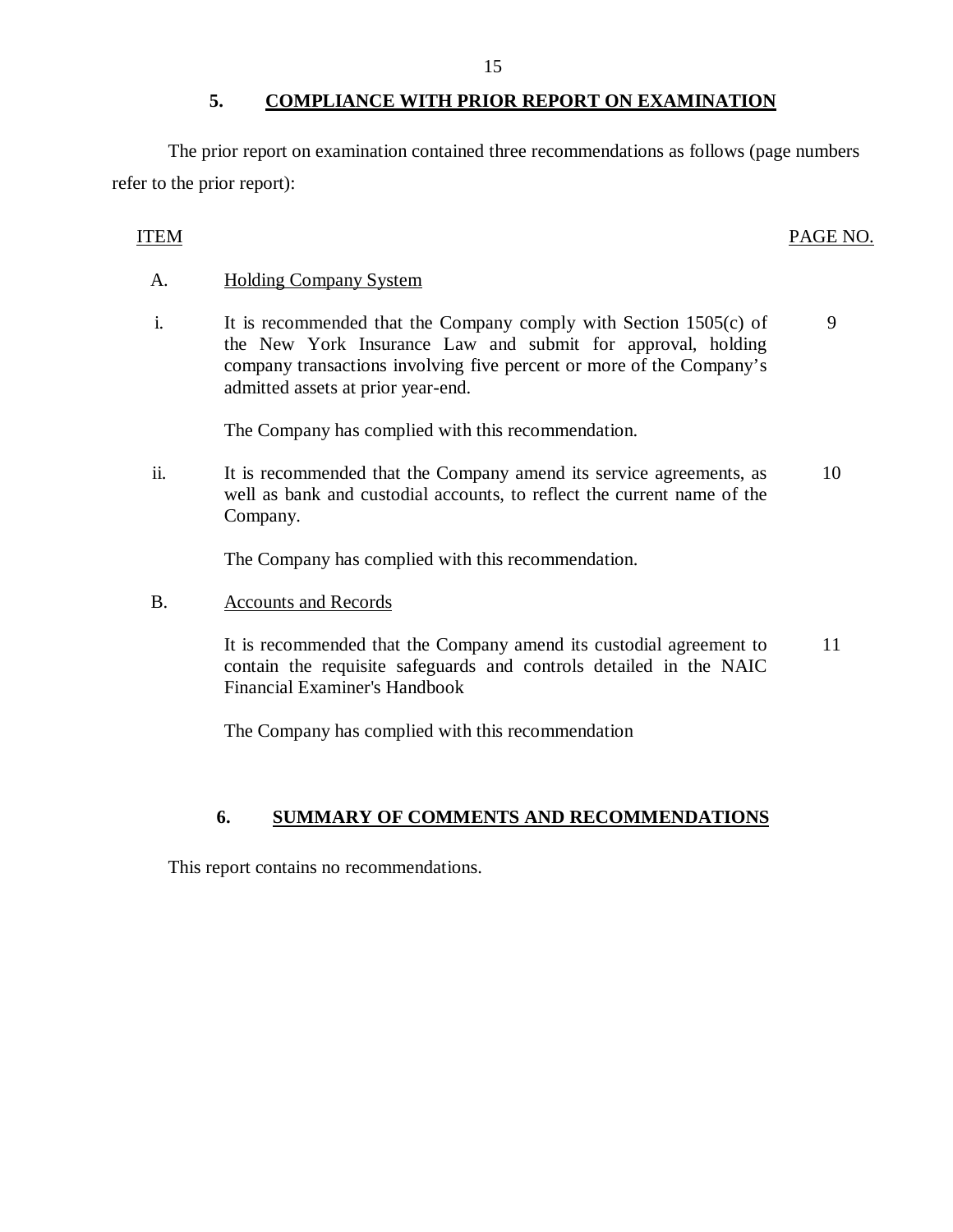Respectfully submitted,

 $\sqrt{s}$ /

Lamin Jammeh Senior Insurance Examiner

## STATE OF NEW YORK ) )ss: COUNTY OF NEW YORK )

Lamin Jammeh, being duly sworn, deposes and says that the foregoing report, subscribed by him, is true to the best of his knowledge and belief.

 $\sqrt{s}$ /

Lamin Jammeh

Subscribed and sworn to before me

this  $\_\_\_\_\_\$  day of  $\_\_\_\_\_\_\_\_\$ , 2013.